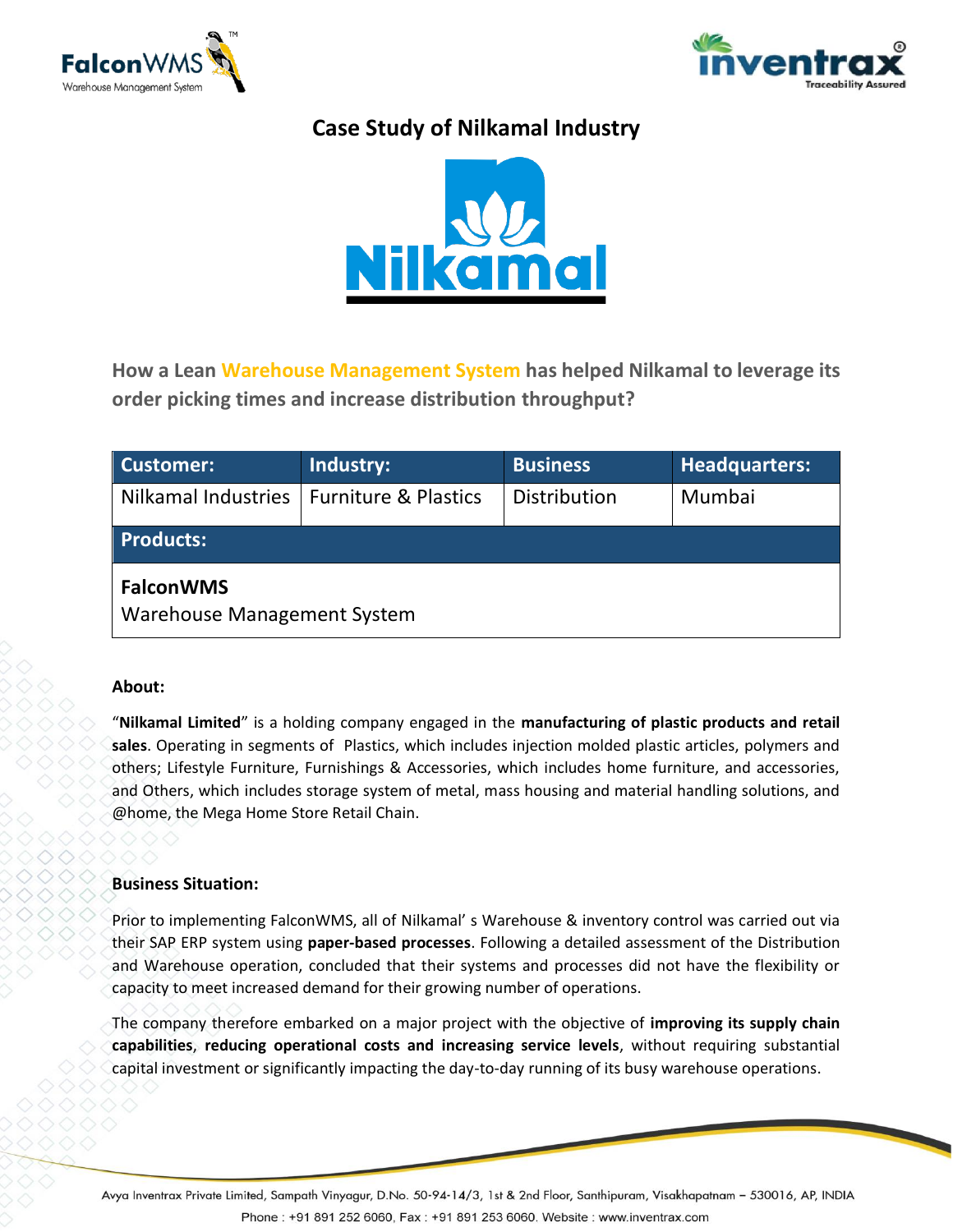



# **Key Challenges:**

Prior to implementing FalconWMS, Nilkamal has faced with key challenges including

- **Inventory Accuracy**
- **Space Optimization**
- Lack of Inventory Visibility
- **Manual Inventory Handling**
- Obsolete Dispatch Mechanisms
- Unavailability of real time data

# **The Solution:**

To effectively manage the fulfilment of orders in multiple sales and distribution channels, along with its raw material and spare parts inventories, Nilkamal required a sophisticated Warehouse Management System with a proven track record. In line with its objectives, the company also needed a system which could be implemented efficiently without substantial IT resource requirements, simple interfacing capabilities and which did not require a significant capital outlay.

Following a comprehensive review of the WMS market, Nilkamal identified that the Inventrax's FalconWMS was the best solution to meet all of these requirements.

#### **Solution Provided:**

Being a pioneer of supply chain operational technologies, Inventrax with its core SCM expertise and innovation, has implemented its **Flagship solution-FalconWMS built with quality and traceability engines** using adaptive multi-platform technology to streamline operations and create and maintain a more **centralized fulfilment network for Nilkamal Industries**

- **Strategic Implementation Timeline of 5 Weeks**
- **Real Time Integration with dual SAP Landscapes (SAP R3 and SAP Retail)**
- **Centralized System handling multiple production and distribution units**
- **Tightly coupled integration with Conveyors, Sorters and other ADC systems**

# **Benefits Delivered:**

By streamlining and future-proofing the operation, Inventrax has delivered major time and cost saving benefits, far exceeding the cost of the system with

- **Lean Inventory management**
- **Optimized Warehouse Space**
- **Increased Productivity**
- **Automated Vehicle Load and Delivery Planning**
- **Reduced operational and labor costs**

Avya Inventrax Private Limited, Sampath Vinyagur, D.No. 50-94-14/3, 1st & 2nd Floor, Santhipuram, Visakhapatnam – 530016, AP, INDIA Phone: +91 891 252 6060, Fax: +91 891 253 6060. Website: www.inventrax.com